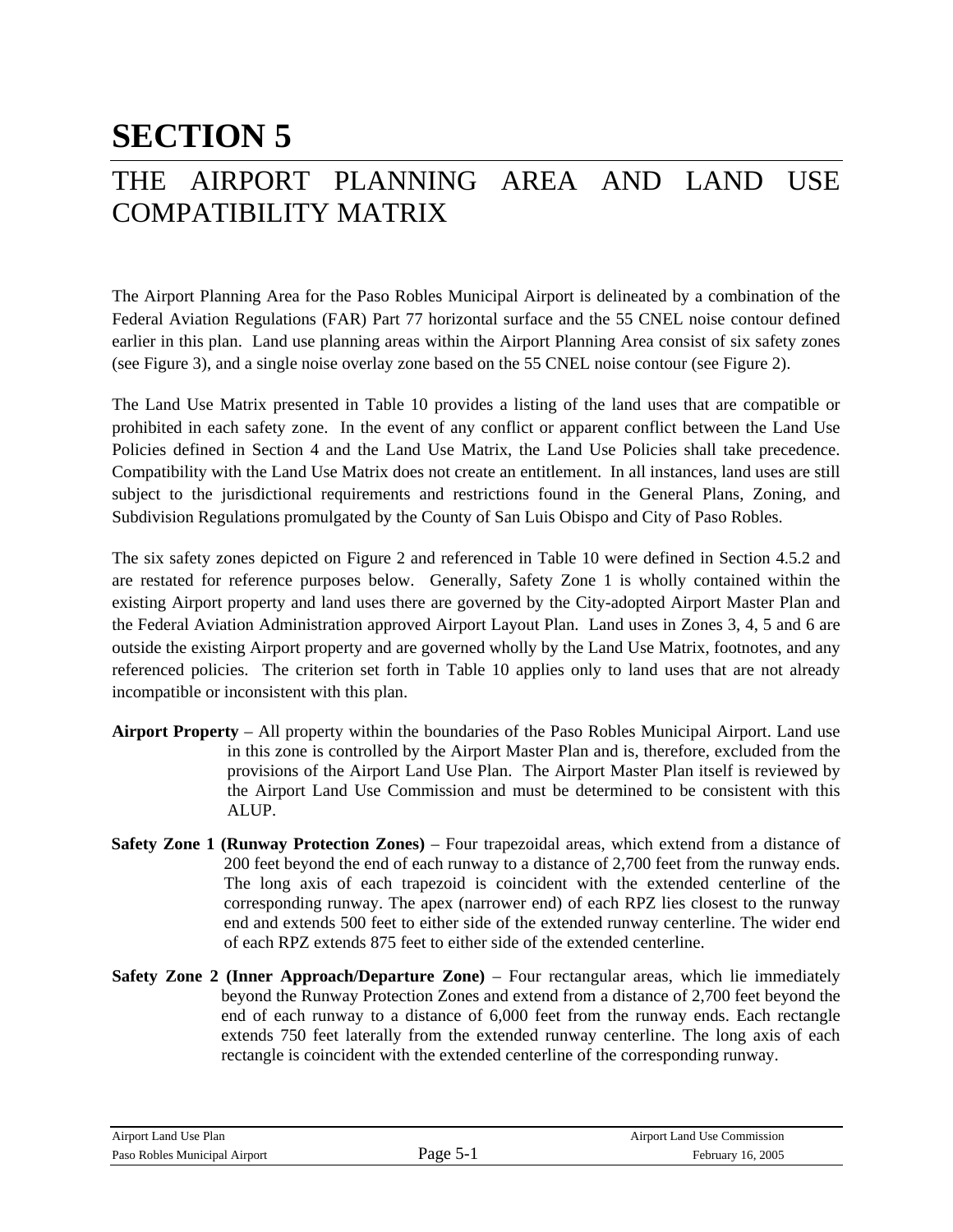Safety Zone 2 also includes an additional area to the southeast of the extended centerline of Runway 19 to accommodate increased traffic, including larger aircraft, utilizing a southeasterly departure from this runway (see Figure 1).

**Safety Zone 3 (Turning and Sideline Zones)** – An irregularly shaped zone, which includes:

- The area which is encompassed by a  $15^{\circ}$  angle to either side of the extended runway centerline, constructed at a point which is on the runway centerline and 2,000 feet from the end of the runway, and which is within 6,000 feet of such point, and
- Trapezoidal areas adjacent to the extended centerline of each runway, which extend from a distance of 4,000 feet from the end of the runway to the outer limit of the Airport Planning Area, and whose lateral boundaries lie at a perpendicular distance of 1,070 feet from the extended runway centerline and which distance increases by an additional 0.15 foot for each additional foot of distance from the runway end, and
- The area which lies within 1,000 feet of:
	- i. any point on any runway centerline, or
	- ii. any point on that portion of any extended runway centerline that is within 1,000 feet of the end of the corresponding runway

Airport property and areas encompassed by Safety Zones 1 and 2 are excluded.

Safety Zone 3 also includes an additional area to the southeast of the extended centerline of Runway 19 to accommodate increased traffic, including larger aircraft, utilizing a southeasterly departure from this runway (see Figure 1).

**Safety Zone 4 (Outer Approach/Departure Zone)** – Four rectangular areas, which lie immediately beyond the Inner Approach/Departure Zones and extend from a distance of 6,000 feet beyond the end of each runway to a distance of 10,000 feet from the runway ends. Each rectangle extends 500 feet laterally from the extended runway centerline. The long axis of each rectangle is coincident with the extended centerline of the corresponding runway.

> Safety Zone 4 also includes an additional area to the southeast of the extended centerline of Runway 19 to accommodate increased traffic, including larger aircraft, utilizing a southeasterly departure from this runway (see Figure 1).

#### **Safety Zone 5 (Traffic Pattern Zone)** – Includes:

- The area, which lies within 6,000 feet of
	- i. any point on any runway centerline, or
	- ii. any point on that portion of any extended runway centerline that is within 4,000 feet of the end of the corresponding runway.
- The area, which lies within the projected 55-dB CNEL airport noise contour.
- Airport property and areas encompassed by Safety Zones 1 through 4 are excluded.

**Safety Zone 6 (Outer Airport Influence Zone)** – Includes all portions of the Airport Planning Area, which are not within the airport boundary or within Safety Zones 1 through 5.

| Airport Land Use Plan         |             | Airport Land Use Commission |
|-------------------------------|-------------|-----------------------------|
| Paso Robles Municipal Airport | rage<br>- ۱ | February 16, 2005           |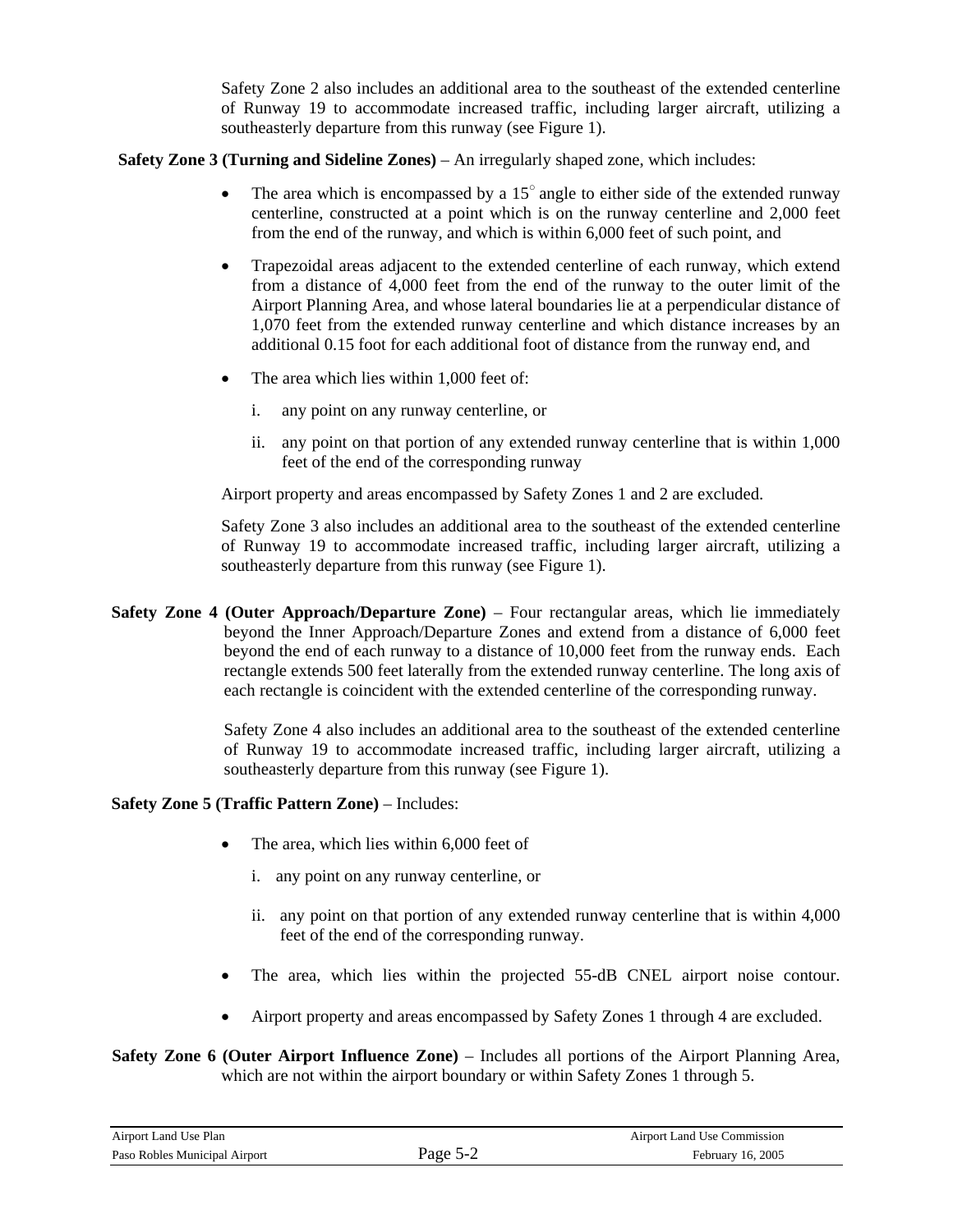### **Figure 3**

**AIRPORT LAND USE PLANNING ZONES** 

**(11 X 17 MAP)** 

| Airport Land Use Plan         |             | Airport Land Use Commission |  |
|-------------------------------|-------------|-----------------------------|--|
| Paso Robles Municipal Airport | rage $\sim$ | February 16, 2005           |  |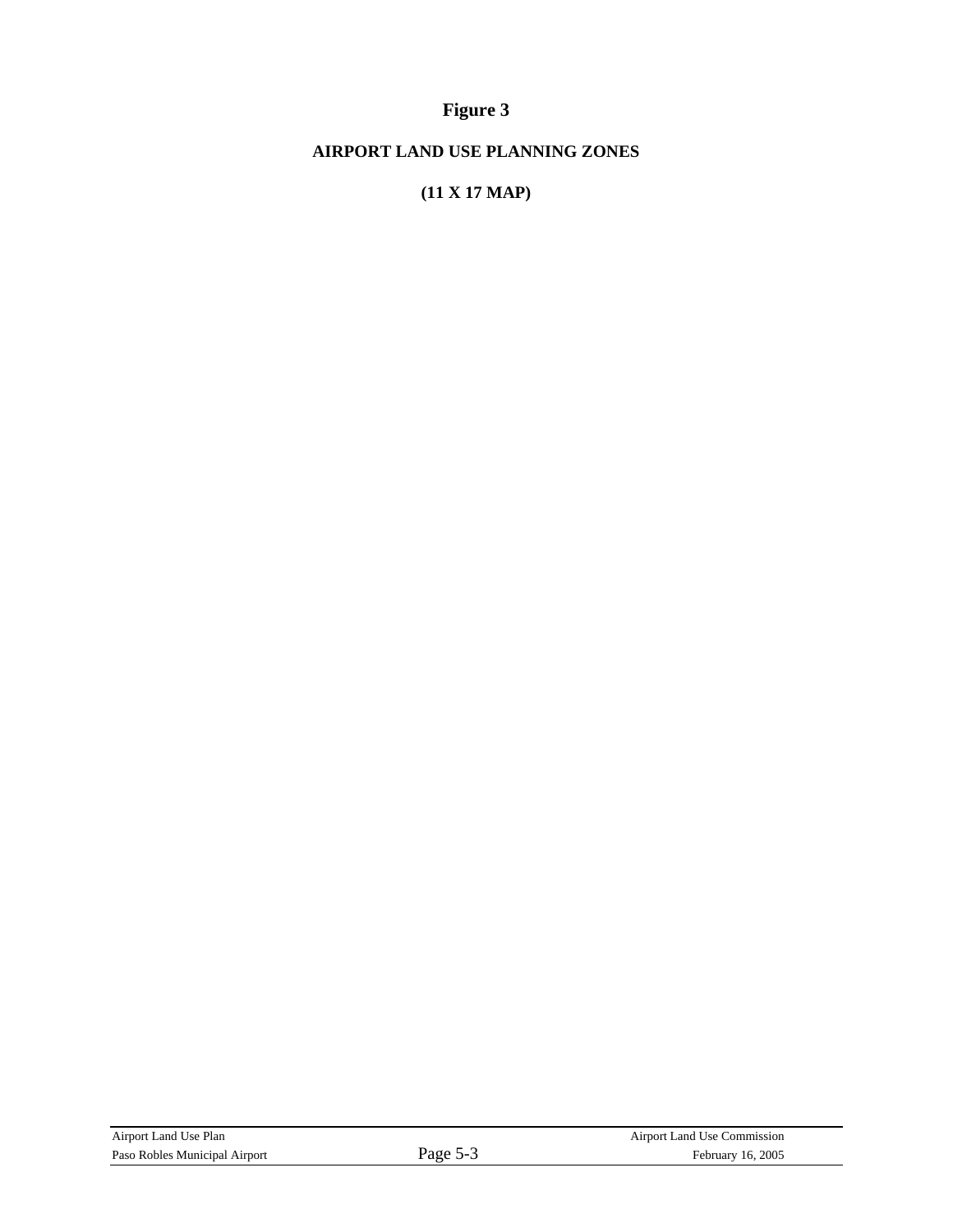#### **TABLE 6** PASO ROBLES MUNICIPAL AIRPORT LAND USE COMPATIBILITY MATRIX<sup>1,2,3</sup>

|                                                                                                     | Zone<br>$\mathbf{1}$ | Zone<br>$2^4$      | Zone<br>3 <sup>4</sup> | Zone<br>4 <sup>4</sup> | Zone<br>5      | Zone<br>6      |
|-----------------------------------------------------------------------------------------------------|----------------------|--------------------|------------------------|------------------------|----------------|----------------|
| <b>Agriculture &amp; Animal Keeping</b>                                                             |                      |                    |                        |                        |                |                |
| Crop production including dry and irrigated farming                                                 | O <sup>5</sup>       | $\Omega$           | $\Omega$               | $\overline{O}$         | $\Omega$       | $\Omega$       |
| Truck Farming, Specialty Crops, Orchards, Vineyards,<br>Landscape Nurseries, Greenhouses            | X                    | 0                  | O                      | O                      | O              | O              |
| Crop Processing & Packaging, Wineries                                                               | X                    | $\Omega$           | $\Omega$               | $\mathbf{O}$           | $\Omega$       | $\Omega$       |
| Pasture and Rangeland Grazing                                                                       | 0 <sup>5</sup>       | $\Omega$           | O                      | O                      | O              | O              |
| Hogs, Dairies, Bee Keeping                                                                          | X                    | $\Omega$           | $\Omega$               | O                      | $\overline{O}$ | $\overline{O}$ |
| <b>Commercial Poultry</b>                                                                           | X                    | X                  | X                      | X                      | X              | $\Omega$       |
| Fish Farms, Game Preserves                                                                          | X                    | $O^{6,7,8}$        | $O^{8,16}$             | $O^{8,15}$             | O              | O              |
| Feed Lots, Stockyards, Sales Yards                                                                  | X                    | $O^{6,7,8}$        | $O^{8,16}$             | $O^{8,15}$             | $\Omega$       | $\Omega$       |
| Animal Hospital, Veterinary Clinic, Kennels, Pet<br>Boarding, Equestrian Facilities, Exotic Animals | X                    | $O^{6,7,8}$        | $O^{8,16}$             | $O^{8,15}$             | $\overline{O}$ | $\Omega$       |
| Roadside Stands, Farmers Markets                                                                    | X                    | $O$ <sup>6,7</sup> | $\mbox{O}$ $^{16}$     | O <sup>15</sup>        | $\Omega$       | $\Omega$       |
| Residential <sup>9</sup>                                                                            |                      |                    |                        |                        |                |                |
| <b>Single Family Residential</b>                                                                    | X                    | X                  | X                      | X                      | X              | X              |
| Multi-Family Residential, Mobile Home Parks                                                         | X                    | X                  | X                      | X                      | X              | X              |
| Group Homes, Convalescent Facilities, Nursing Homes                                                 | X                    | X                  | Χ                      | X                      | Χ              | X              |
| Secondary Residence (1,200 square feet or less)                                                     | X                    | X                  | X                      | X                      | X              | X              |
| Caretaker Unit (1,200 square feet or less)                                                          | X                    | $\Omega$           | $\overline{O}$         | $\mathbf{O}$           | $\Omega$       | $\Omega$       |
| <b>Institutional, Public &amp; Quasi-Public</b>                                                     |                      |                    |                        |                        |                |                |
| All Schools, Hospitals, Correctional Facilities                                                     | X                    | X                  | X                      | X                      | X              | $\overline{O}$ |
| Libraries, Day Care Centers, Social Clubs/Lodges,<br>Churches                                       | X                    | X                  | X                      | X                      | X              | $\Omega$       |
| Parks, Playgrounds, Picnic Areas                                                                    | X                    | $O^{6,7}$          | $\mbox{O}$ $^{16}$     | $\mbox{O}$ $^{15}$     | $\overline{O}$ | $\overline{O}$ |
| <b>Athletic Fields</b>                                                                              | X                    | O $^{6,7}$         | $\mbox{O}$ $^{16}$     | $O^{15}$               | $\overline{O}$ | $\Omega$       |
| Cemeteries - People or Pets                                                                         | X                    | O                  | O                      | O                      | O              | O              |
| Public Utility Facilities (except Electric Plants)                                                  | $\mbox{O}^{\,10}$    | O <sup>7</sup>     | O <sup>7</sup>         | O <sup>7</sup>         | $\mathbf{O}$   | $\Omega$       |
| Electric Power Plants and overhead transmission lines                                               | $\mathbf X$          | $\mathbf X$        | $\mathbf X$            | X                      | $\mathbf X$    | X              |
| <b>Communications</b>                                                                               |                      |                    |                        |                        |                |                |
| <b>Broadcast Studios</b>                                                                            | $\mathbf X$          | $\mathbf{O}$       | $\mathbf{O}$           | $\mathbf{O}$           | $\Omega$       | $\mathbf{O}$   |
| Transmission Stations, Towers, Antennas                                                             | X                    | X                  | X                      | X                      | X              | X              |
| <b>Resource Extraction</b>                                                                          |                      |                    |                        |                        |                |                |
| Mining - Sand, Gravel, Fill Dirt                                                                    | X                    | $\mathbf X$        | X                      | X                      | $\mathbf{O}$   | $\mathbf{O}$   |

| Airport Land Use Plan         |          | Airport Land Use Commission |
|-------------------------------|----------|-----------------------------|
| Paso Robles Municipal Airport | Page 5-4 | May 16, 2007                |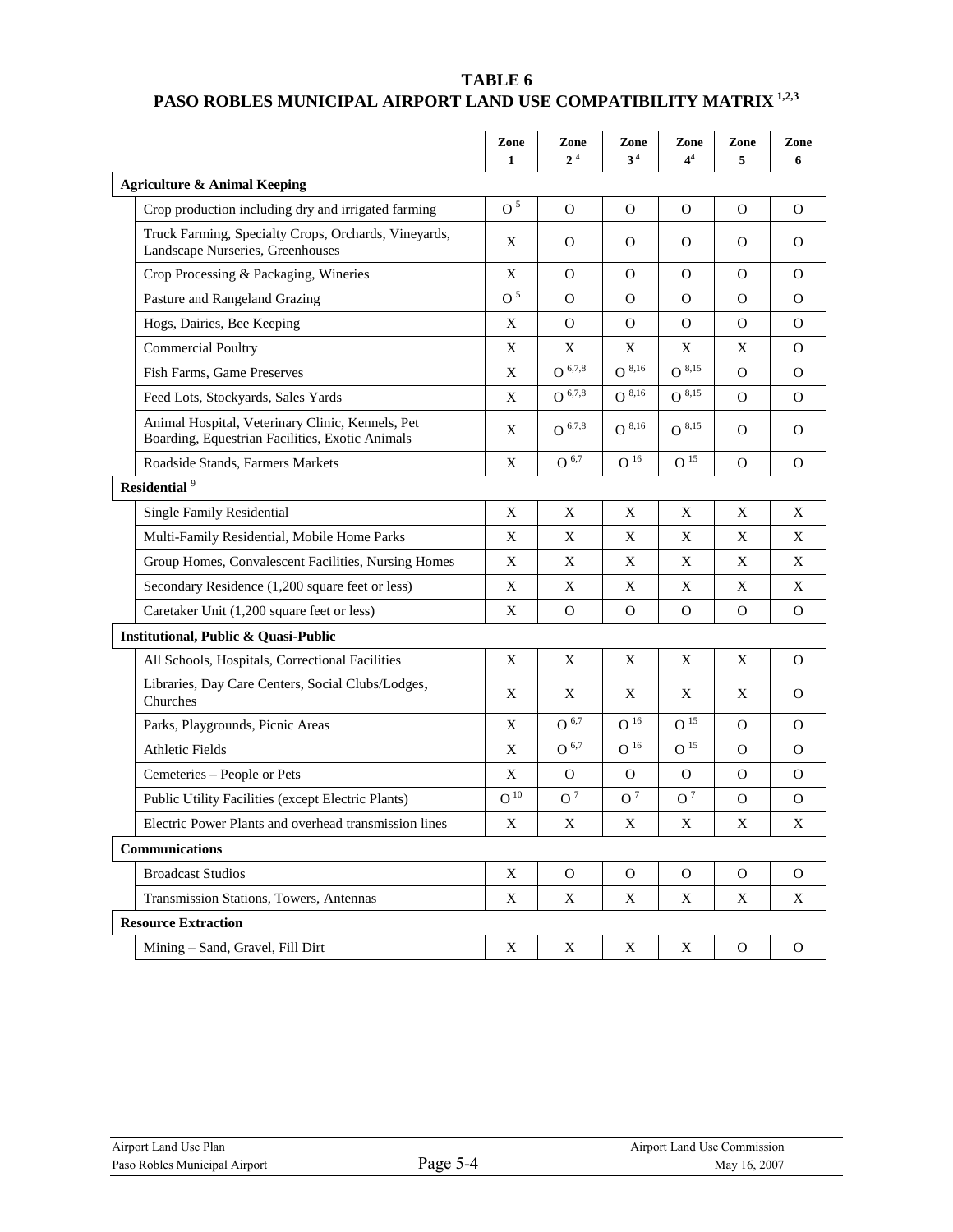## **TABLE 6 (continued) PASO ROBLES MUNICIPAL AIRPORT LAND USE COMPATIBILITY MATRIX 1,2,3**

|                                                                                                                                    | Zone         | Zone               | Zone               | Zone                  | Zone           | Zone           |
|------------------------------------------------------------------------------------------------------------------------------------|--------------|--------------------|--------------------|-----------------------|----------------|----------------|
|                                                                                                                                    | $\mathbf{1}$ | 2 <sup>4</sup>     | 3 <sup>4</sup>     | 4 <sup>4</sup>        | 5              | 6              |
| <b>Commercial Recreational</b>                                                                                                     |              |                    |                    |                       |                |                |
| Arcades, Bowling Alleys, Skating Rinks, Dance and<br>Pool Halls, Card Rooms, Gyms, Health Spas, Indoor<br>Theaters and Auditoriums | X            | X                  | $\mbox{O}$ $^{16}$ | $\mbox{O}$ $^{15}$    | $\mathbf{O}$   | $\Omega$       |
| Outdoor Theaters, Amusement Parks, Carnivals, Fairs                                                                                | X            | $\mathbf X$        | $O^{16}$           | O <sup>15</sup>       | $\mathcal{O}$  | $\Omega$       |
| Golf Courses, Tennis Courts                                                                                                        | X            | $O$ 6,7            | O <sup>16</sup>    | $O^{15}$              | $\overline{O}$ | $\Omega$       |
| Swimming Pools, Water Slides                                                                                                       | X            | X                  | $\mbox{O}$ $^{16}$ | $O^{15}$              | $\mathbf{O}$   | $\Omega$       |
| <b>Retail Commercial</b>                                                                                                           |              |                    |                    |                       |                |                |
| Aircraft Fuel, Aircraft Sales and Aircraft Repairs, Flying<br>Schools                                                              | X            | X                  | X                  | X                     | X              | X              |
| Vehicles and Parts Sales, Building Materials, Food and<br><b>Beverage Sales</b>                                                    | X            | $O$ 6,7            | O <sup>16</sup>    | O <sup>15</sup>       | $\overline{O}$ | $\Omega$       |
| <b>Shopping Centers</b>                                                                                                            | X            | X                  | X                  | X                     | O              | O              |
| <b>Banks</b>                                                                                                                       | X            | X                  | $\mbox{O}$ $^{16}$ | $O^{15}$              | $\Omega$       | $\Omega$       |
| <b>Gasoline Service Stations</b>                                                                                                   | X            | X                  | $\mbox{O}$ $^{16}$ | O <sup>15</sup>       | $\mathbf{O}$   | O              |
| Restaurant and Food Take-Out, General Retail Stores,<br><b>Tasting Rooms</b>                                                       | X            | X                  | O <sup>16</sup>    | $\mbox{O}$ $^{15}$    | O              | O              |
| <b>Convention Centers</b>                                                                                                          | X            | X                  | $\mbox{O}$ $^{16}$ | $\mbox{O}$ $^{15}$    | $\mathbf{O}$   | $\Omega$       |
| Fuel Dealers, Fuel Storage                                                                                                         | X            | O <sup>12</sup>    | O <sup>12</sup>    | $\mbox{O}$<br>$^{12}$ | $\Omega$       | $\Omega$       |
| <b>Service Commercial</b>                                                                                                          |              |                    |                    |                       |                |                |
| Office Buildings, Public Buildings, Research<br>Laboratories                                                                       | X            | X                  | $\mbox{O}$ $^{16}$ | $\mbox{O}$ $^{15}$    | 0              | $\Omega$       |
| Appliance and Equipment Repair, Car Wash                                                                                           | $\mathbf X$  | $O^{6,7}$          | $\mbox{O}$ $^{16}$ | O <sup>15</sup>       | $\Omega$       | $\Omega$       |
| Personal Services, Health Clinics                                                                                                  | X            | X                  | $\mbox{O}$ $^{16}$ | $\mbox{O}$ $^{15}$    | $\mathbf{O}$   | O              |
| Recycling                                                                                                                          | X            | $O^{6,7,13}$       | $O^{13,16}$        | $O^{13,15}$           | $\overline{O}$ | $\Omega$       |
| <b>Transient Lodgings</b>                                                                                                          |              |                    |                    |                       |                |                |
| Hotels and Motels,                                                                                                                 | X            | X                  | $\mbox{O}$ $^{16}$ | $\mbox{O}$ $^{15}$    | $\overline{O}$ | O              |
| <b>RV</b> Parks                                                                                                                    | X            | X                  | X                  | Χ                     | $\mathbf{O}$   | $\Omega$       |
| Wholesale & Storage                                                                                                                |              |                    |                    |                       |                |                |
| Mini-Storage                                                                                                                       | X            | $O^{6,7}$          | O <sup>16</sup>    | O <sup>15</sup>       | $\mathcal{O}$  | $\overline{O}$ |
| Warehouse, Wholesale and Distributing                                                                                              | $\mathbf X$  | $O$ <sup>6,7</sup> | O <sup>16</sup>    | O <sup>15</sup>       | $\mathcal{O}$  | $\mathbf{O}$   |
| Petroleum and Chemical Products - Bulk Storage                                                                                     | $\mathbf X$  | $O^{12}$           | O <sup>12</sup>    | O <sup>12</sup>       | $\mathcal{O}$  | $\mathbf{O}$   |
| <b>Manufacturing &amp; Processing</b>                                                                                              |              |                    |                    |                       |                |                |
| <b>Indoor Processes</b>                                                                                                            | $\mathbf X$  | $\mathbf X$        | $\mbox{O}$ $^{16}$ | O <sup>15</sup>       | $\Omega$       | $\Omega$       |
| <b>Outdoor Fabrication Yards</b>                                                                                                   | $\mathbf X$  | X                  | $\mbox{O}$ $^{16}$ | $\mbox{O}$ $^{15}$    | $\mathbf{O}$   | $\mathbf O$    |
| <b>Transportation</b>                                                                                                              |              |                    |                    |                       |                |                |
| Vehicle Storage and Parking                                                                                                        | X            | O $^{6,7}$         | $O^{16}$           | O <sup>15</sup>       | $\Omega$       | $\Omega$       |
| Taxi Stands, Bus Stations/Terminals                                                                                                | X            | $\mathbf O$        | $\mathbf{O}$       | $\mathbf{O}$          | $\mathbf{O}$   | O              |
| <b>Truck Terminals</b>                                                                                                             | X            | ${\rm O}$          | $\mathbf{O}$       | $\mathbf{O}$          | $\mathbf{O}$   | $\mathbf{O}$   |

| Airport Land Use Plan         |  |
|-------------------------------|--|
| Paso Robles Municipal Airport |  |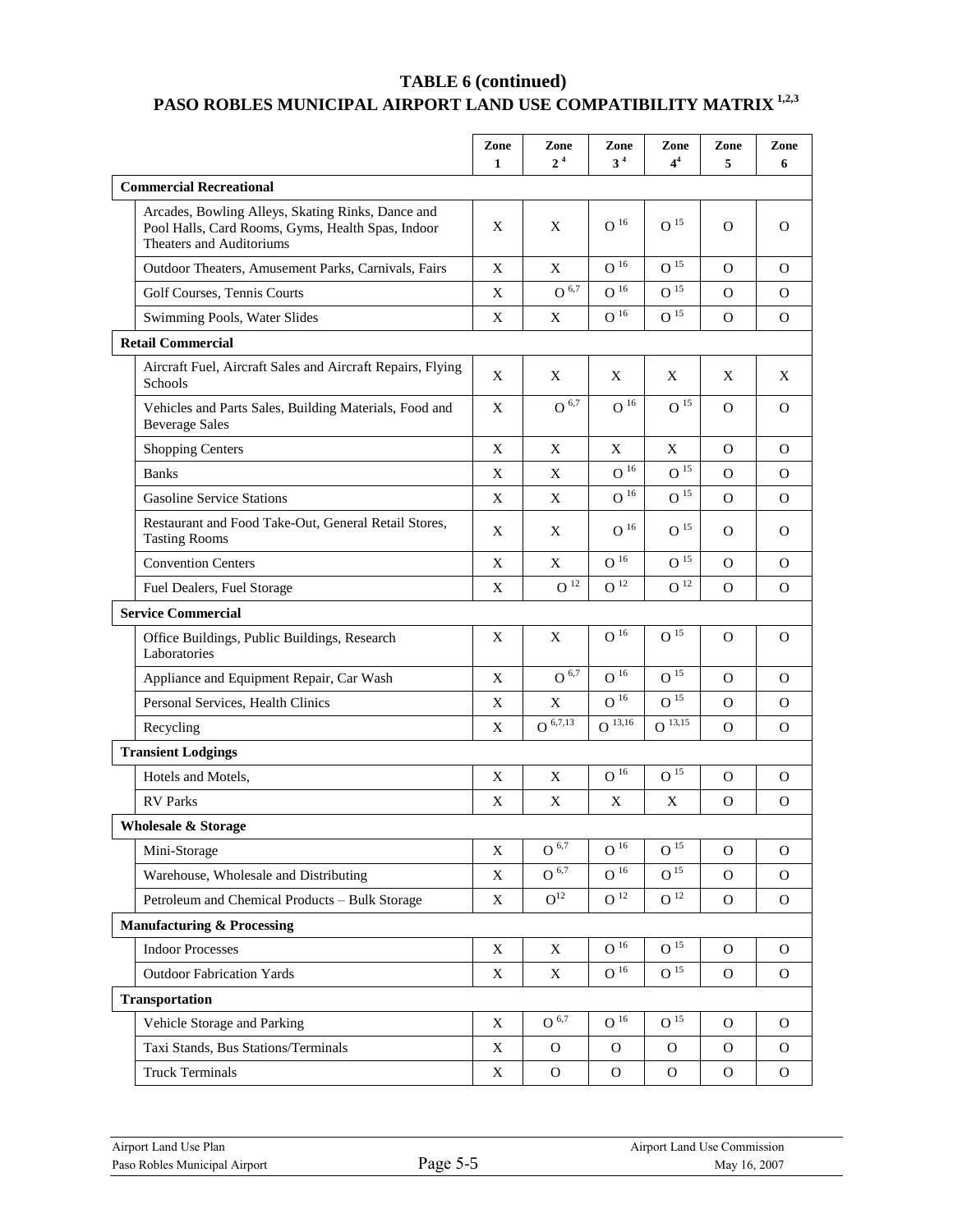Notes to Table 6:

- 1. Land use groups are identified as being "compatible" or "prohibited" using the following interpretations:
	- *Compatible* Compatible land uses are designated in the Land Use Matrix by the symbol "O". The associated land use groups are at a level of intensity or density, or location, which is not considered to present a significant risk to the safety of persons on the ground or to persons in aircraft overflying the proposed use, nor are the land use groups sensitive to anticipated aircraft noise or frequent aircraft overflights.
	- *Prohibited* Prohibited land uses are designated in the Land Use Matrix by the symbol "X". The associated land use groups are at a level of intensity or density, or location, which presents a significant risk to the safety of persons on the ground or to persons in aircraft overflying the proposed use, or the land use groups are sensitive to anticipated aircraft noise or frequent aircraft overflights.
- 2. Review of a proposed local action by the ALUC is not required if the proposed local action is consistent with the Land Use Matrix and does not entail adoption of or an amendment to a general plan, specific plan, zoning ordinance, or building regulations unless such review is desired by the referring agency. If a prohibited land use is the proposed local action, it is considered to be inconsistent with this plan and is subject to review by the ALUC whether or not approval of the proposed land use entails adoption of or an amendment to a general plan, specific plan, zoning ordinance, or building regulations. See Section 6, Procedural Policies.
- 3. All uses that constitute a hazard to flight, including tall physical objects, glare or other visual interference to a pilot and electronic interference with aircraft operations are specifically excluded from these zones regardless of whether they meet other qualifying criteria, unless such prohibition is precluded by applicable state statutes. Land use development that may cause the attraction of birds is also prohibited. Dedication of an avigation easement to the Airport is required of all new development within the Airport Planning Area.
- 4. In locations along portions of existing or proposed instrument approach procedure routes, restrictions of object heights to less than indicated by FAR Part 77 may be necessary so as not to impair the utilization of these procedures. The applicable criteria are set forth in the United States Standard for Terminal Instrument Procedures (TERPS). Review of objects relative to these criteria normally is conducted by the FAA as part of aeronautical studies.
- 5. Allowed as a temporary use of Airport lands provided the activity does not interfere with Airport operations.
- 6. The use intensity of this activity shall not exceed an average of 20 persons per gross acre, maximum 40 persons per single acre, at any time. Usage calculations shall include all people (e.g., employees, customers/visitors, etc.) who may be on the property at any single point in time, whether indoors or outside.